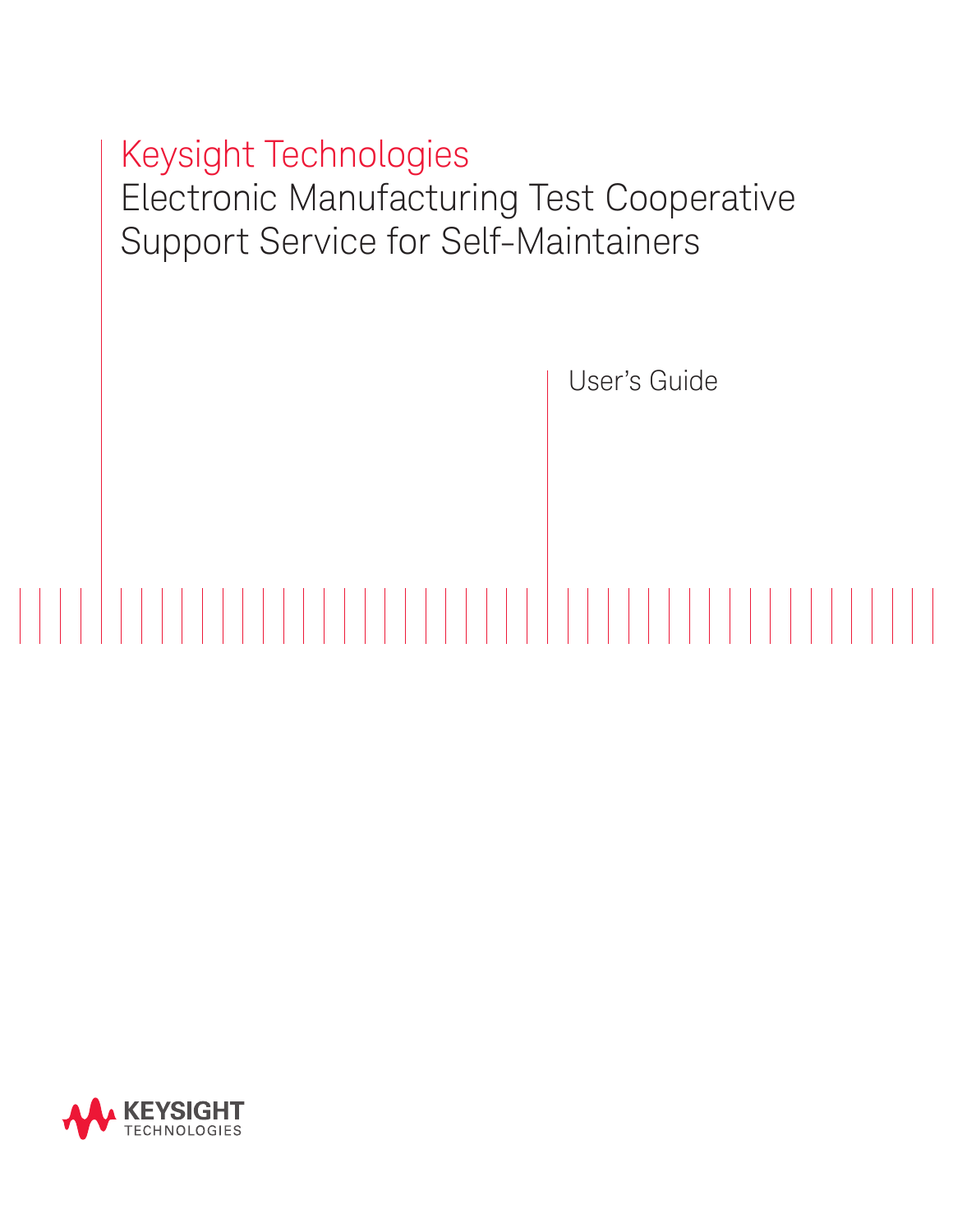02 | Keysight | Electronic Manufacturing Test Cooperative Support Service for Self-Maintainers - User's Guide

# **Contents**

| - Prequalification by an Keysight Support Representative   |
|------------------------------------------------------------|
| - Trained Individuals                                      |
| - Owned or Leased Equipment                                |
| - Uniform Coverage                                         |
| - Software Support Revision Levels                         |
| - Spare Parts Kit                                          |
| - Diagnostics Support Tools and Documentation Update       |
| - Software Operation and Application Support               |
|                                                            |
| - Required Training                                        |
| - Ordering Training                                        |
| - Cancellation and Refund Policy                           |
|                                                            |
| - On-Site Startup Visit                                    |
| - Service Notes                                            |
| - Service Note Interpretive Guide                          |
| - License to Use Diagnostics and Updates                   |
| - Training and Documentation                               |
| - Remote Troubleshooting Assistance                        |
| - Requirements before Calling the Keysight Response Center |
| - Placing the Call                                         |
| - Remote System Access                                     |
| - Keysight Response Center Hours/Telephone Number          |
| - Keysight Response Center Troubleshooting Activities      |
| - Parts Replenishment (optional)                           |
|                                                            |
| - Delivery                                                 |
| - Return the Replaced Part                                 |
| - Annual Management Review                                 |
|                                                            |
|                                                            |
| - Introduction                                             |
| - Service Note Administrative Information                  |
| - Service Note Classifications                             |
| - Priority Safety (PS)                                     |
| - Safety (SA)                                              |
| - Modification Recommended (MR)                            |
| - Modification Available (MA)                              |
| - Information Only (IO)                                    |
| - Action Category                                          |
| - Immediately                                              |
| - On Specified Failure                                     |
| - Agreeable Time                                           |
| - Location Category                                        |
| – On-Site                                                  |
| - Keysight Location                                        |
| - Customer Installable                                     |
|                                                            |
| - Availability (PS, SA, MR Only)                           |
| - Labor Standards (PS, SA, MR Only)                        |
| - Performance Enhancement (MA Only)                        |
| - Serviceability/Reliability Enhancement (MA Only)         |
| - Service Inventory/Used Parts<br>- Responsible Until      |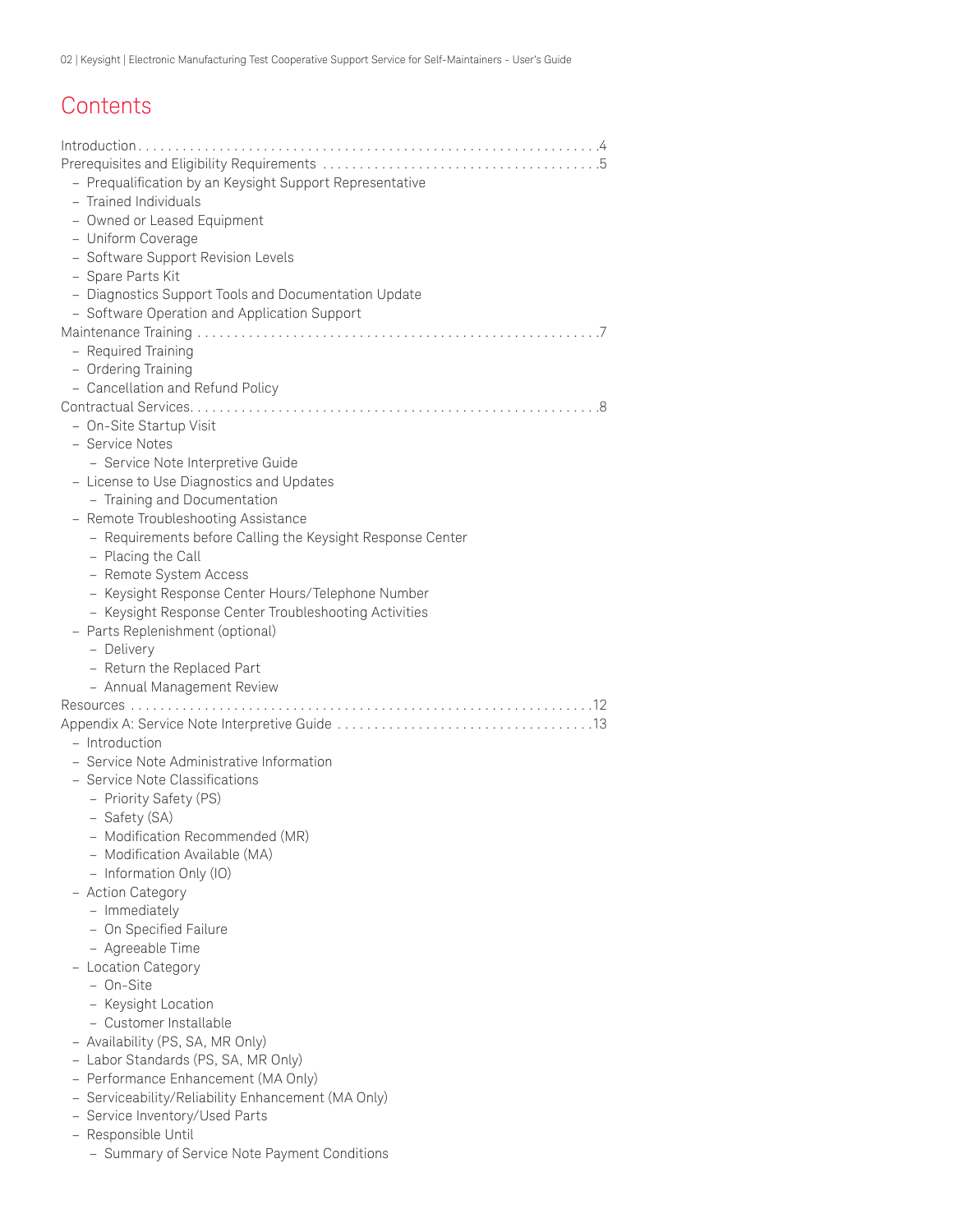# Introduction

The Keysight Technologies, Inc. Electronic Manufacturing Test (EMT) Cooperative Support Service for Self-Maintainers is subject to the Keysight Terms and Conditions for Automated Test Systems as well as the Keysight Terms and Conditions of Sale and Service (e.g., Exhibit S0015). By purchasing EMT Cooperative Support Service for Self-Maintainers, you, the Keysight customer, also referred to in this document as the self-maintainer, agree to comply with the terms and conditions set forth in these documents.

This user's guide has been prepared for customers who participate in EMT Cooperative Support Service for Self-Maintainers. It contains only a portion of the information set forth in the terms and conditions documents specified above. The guide focuses primarily on information necessary for participants to effectively utilize the service, and it describes how participants in the service interact with Keysight Technologies.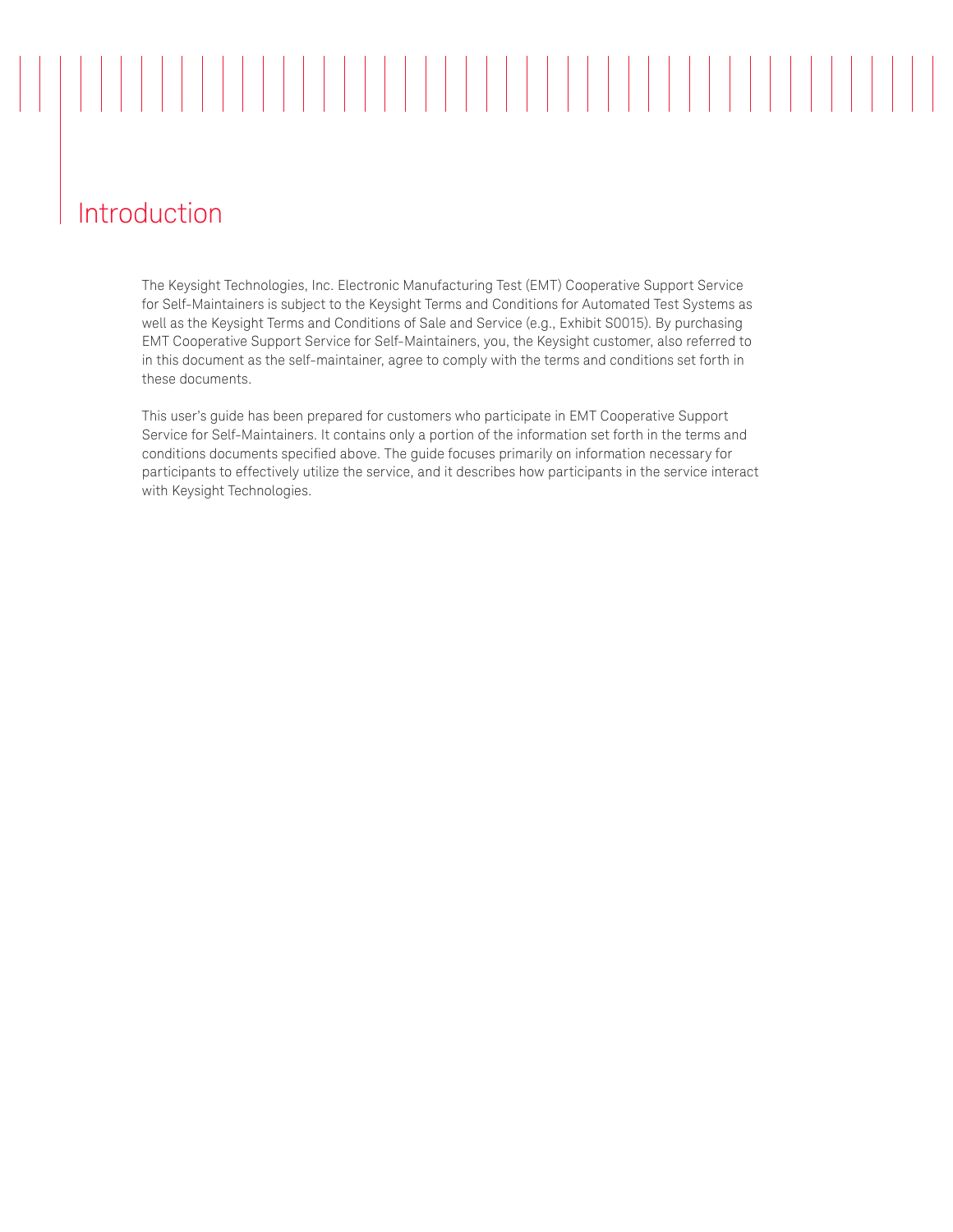# Prerequisites and Eligibility Requirements

The prerequisites and eligibility requirements for participation in EMT Cooperative Support Service for Self-Maintainers remain consistent over the life of the contract and are described briefly in the following sections. For complete details please refer to the appropriate sections of the Keysight Terms and Conditions of Sale and Service.

- Prequalification by a Keysight support representative
- Trained individuals
- Owned or leased equipment
- Uniform coverage
- Software support at current revision levels
- Spare parts kit
- Diagnostic support tools and documentation updates
- Access to electronic support for delivery of service notes
- Software operating system and application support
- Keysight technical assistance via phone or remote support via "Secure Remote Access"

### Prequalification by a Keysight Support Representative

Participants must be prequalified by a Keysight support representative.

### Trained individuals

The availability of at least two Keysight-trained customer service engineers per shift is required for participation in the self-maintenance service level. Keysight offers the required training in the form of formal lecture/lab courses, self-paced courses, and mentored self-paced courses as appropriate. (Consult your Keysight support representative for more details on the availability of any required training.) Maintenance training requirements are as follows:

- You must purchase the training courses that are required for its engineers and service engineers. You are responsible for the course fees, transportation, housing, and living expenses of the attendees. A minimum of two students must participate in the training program.
- Keysight will specify the format of the courses offered. The locations and times will be by mutual agreement between Keysight and you.
- Keysight will work with you to plan the training curriculum. Keysight will supply all applicable manuals and handbooks for classes and system maintenance use.
- Students should have a BSEE/BSET degree or equivalent and be fluent in English. You are responsible for ensuring that students attend all the applicable classes.
- For some classroom training courses, if the attendee's existing level of expertise is unclear, that individual will be required to complete a pretest to assist Keysight in determining the level of expertise and required training.
- Each individual who participates in the training program must be able to demonstrate an acceptable level of proficiency prior to the initiation of self-maintenance.

### Owned or leased equipment

You must own or lease and have physical control of the selected systems that you plan to maintain at your facilities.

### Uniform coverage

Coverage on all systems of the same type at the same location (department or site, whichever is relevant) must be covered by this self-maintenance level of service, or a higher level of service.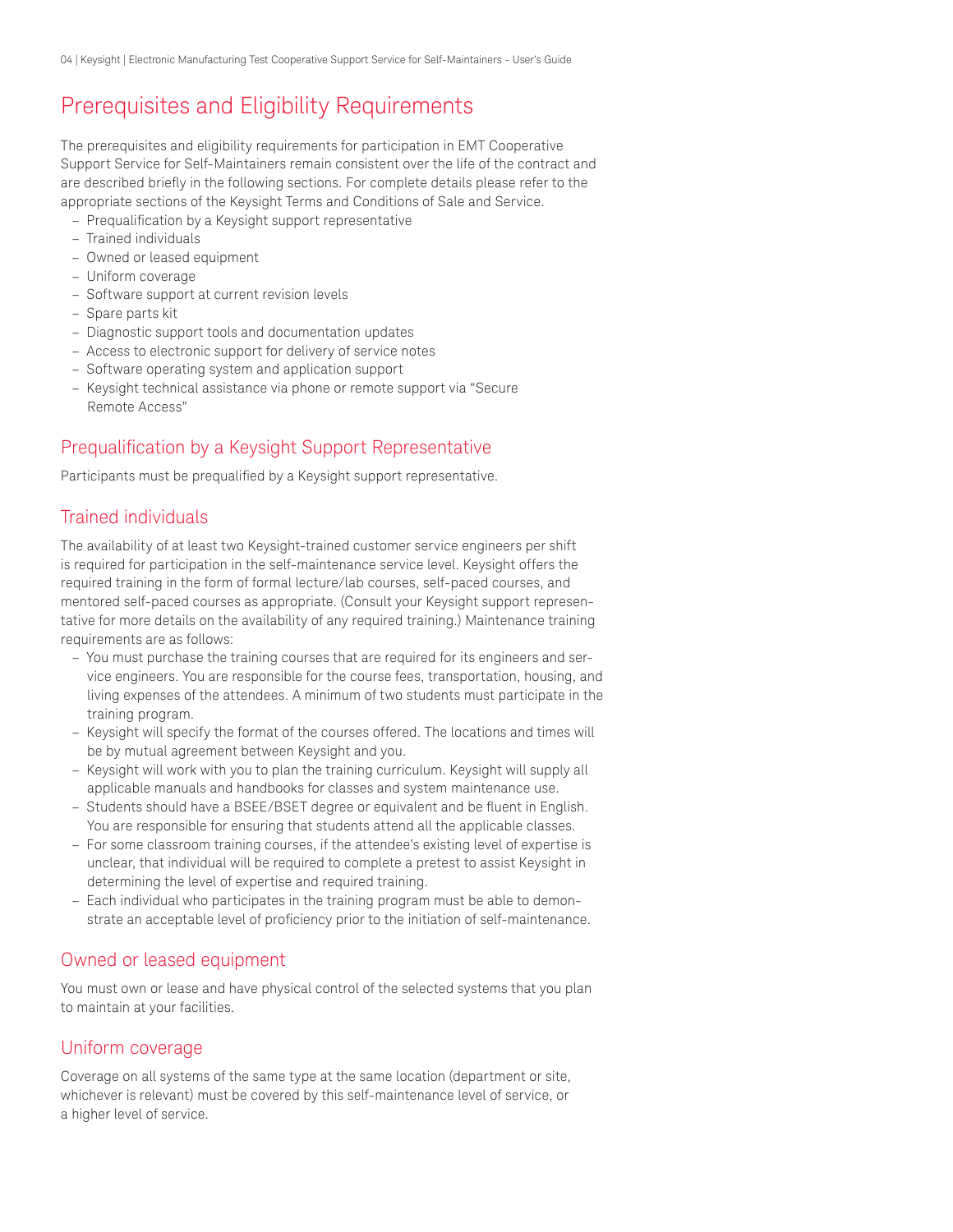## Prerequisites and Eligibility Requirements (continued)

### Software support revision levels

All software and hardware products must be maintained at supported revision levels.

### Spare parts kit

You must obtain a spare parts kit sufficient to address your unique situation and response time requirements. Stocking levels should take into consideration the number and types of systems, geography, other logistic considerations, and your uptime requirements. Spare parts are obtained separately from Keysight. Parts replenishment is described later in this user's guide.

You should develop a contingency plan in the event that the failed part is not part of the current spare parts kit. Keysight cannot guarantee that all system parts will be readily available. Please review this plan with your Keysight support representative to ensure that you are able to provide maximum system uptime and reliability.

### Diagnostic support tools and documentation updates

You must purchase from Keysight all available diagnostic support tools and updates. You will provide a controller/workstation as necessary for specific systems.

### Software operation and application support

You must purchase Keysight software operating and application support for each system that applies to this service contract.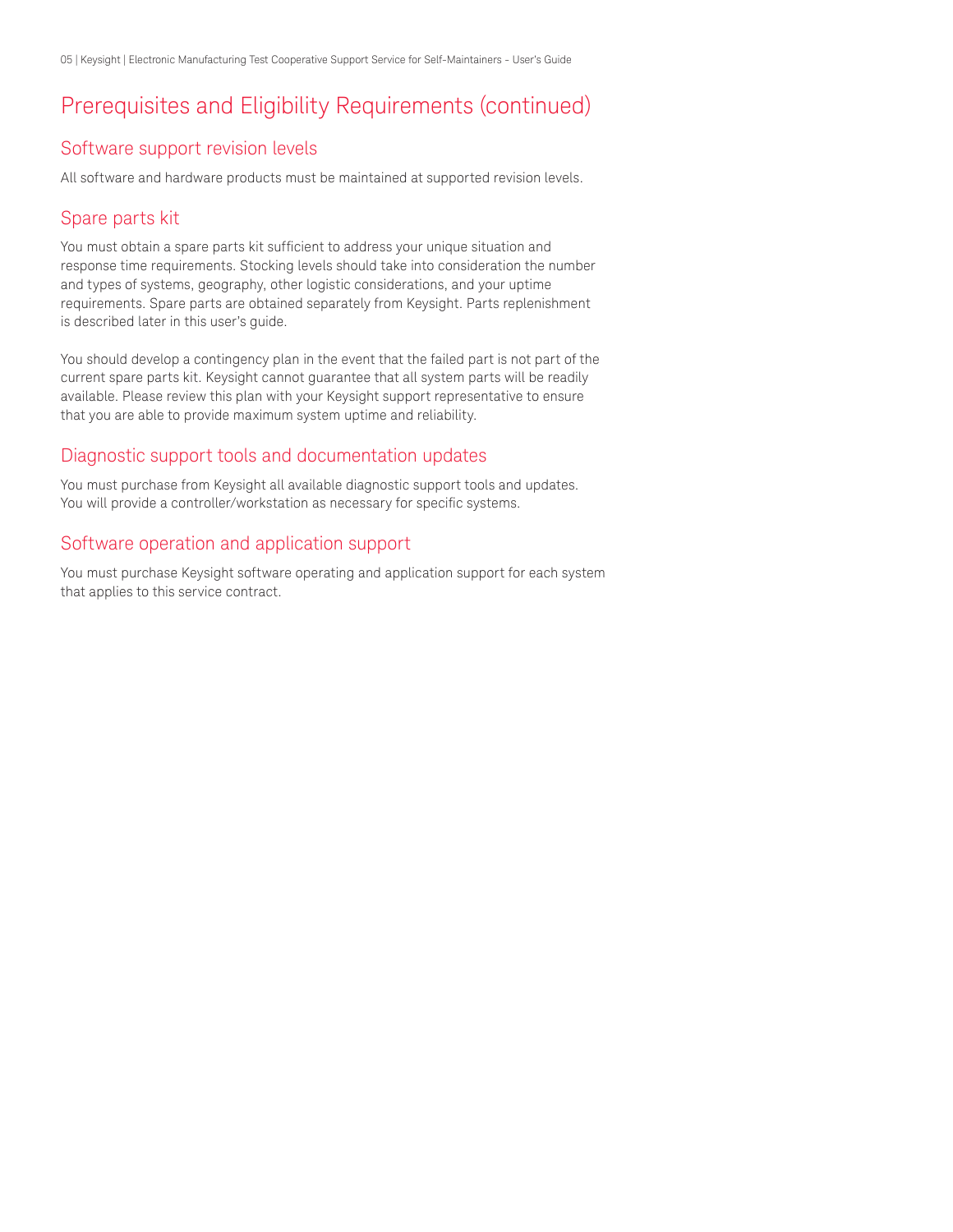# Maintenance Training

### Required training

During participation in the Keysight EMT Cooperative Support Service for Self-Maintainers, new engineers may need to be added to the program due to turnover, employees taking on new responsibilities, or growth of your organization. Also, additional system capabilities may be added. In these instances, you are required to have engineers trained and qualified for performing self-maintenance.

### Ordering training

Consult your Keysight support representative for assistance in determining what training is needed for compliance with the Keysight EMT Cooperative Support Service for Self-Maintainers agreement.

The courses may be in one of three formats:

- Formal lecture/lab, taught by a Keysight instructor in a Keysight factory or at your site
- Self-paced, which can be completed at your site
- Mentored self-paced, which is completed with a Keysight instructor present at the Keysight factory, or your site

Students will receive the current manual set for the system course at time of training. The students then retain these materials for their use in the maintenance of equipment covered under Keysight EMT Cooperative Support Service for Self-Maintainers. Each student must maintain manuals to the correct revision level during the life of the contract.

### Cancellation and refund policy

You must consult your Keysight support representative to cancel any scheduled training. Cancellation of a course less than 30 days prior to the start date of the course will result in a cancellation fee of 50 percent of the purchase price of the course (applicable to lecture/lab and mentored self-paced training only).

No refund will be given for enrollees who fail to attend or fail to satisfactorily complete courses.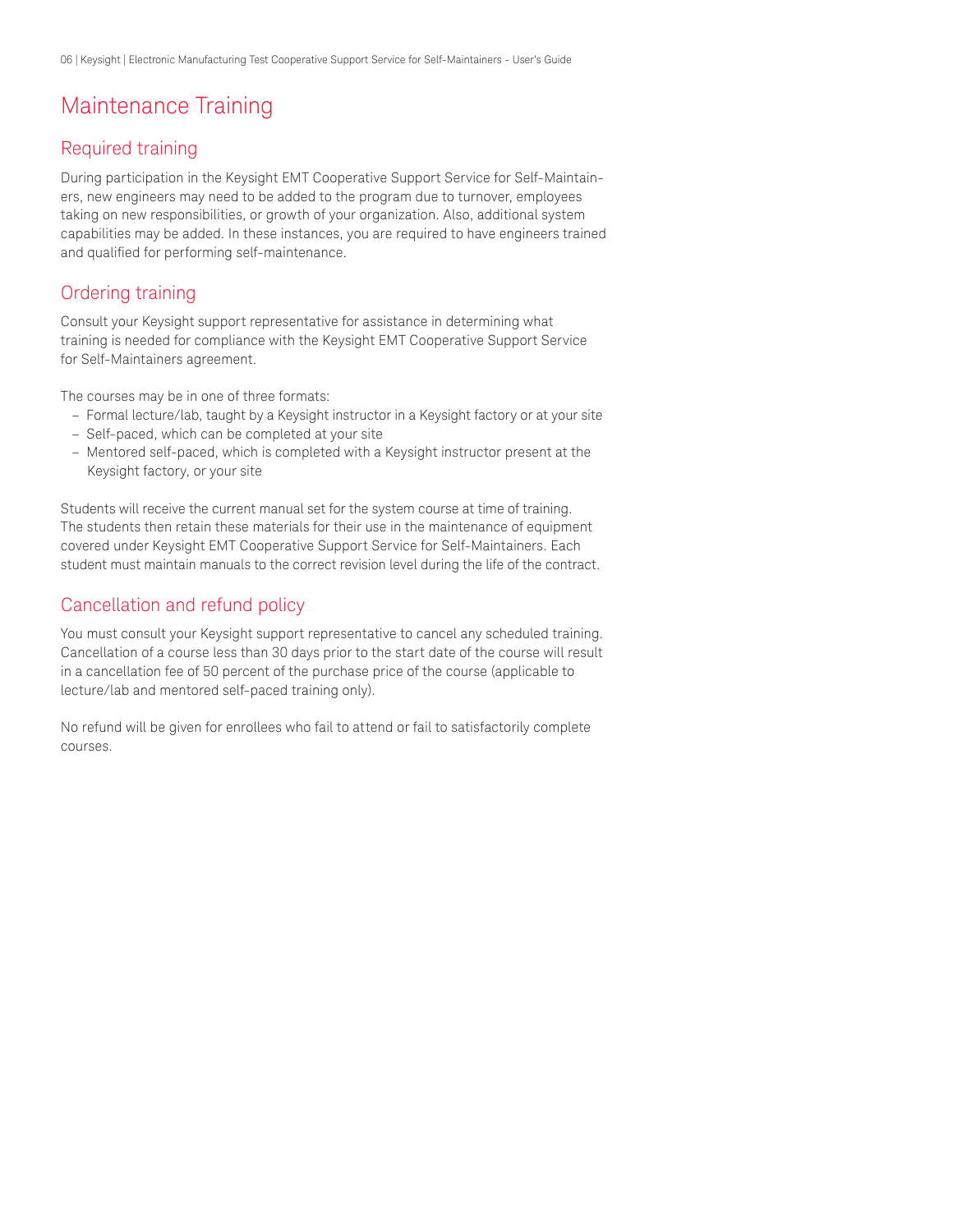## Contractual Services

The fixed annual fee established for Keysight EMT Cooperative Support Service for Self-Maintainers entitles you to specific support deliverables as well as access to Keysight systems and personnel. Some of the features and deliverables are highlighted below:

- On-site startup visit
- Service notes for your system
- License to use hardware diagnostics and updates
- Remote troubleshooting assistance
- One escalated, on-site repair visit
- Parts replenishment (optional)
- Annual management reviews

### On-site startup visit

The service startup visit is an extension of the "prequalification" process for customers who qualify and sign up for Keysight's EMT Cooperative Support Service for Self-Maintainers. You should plan ahead for this visit with your Keysight support representative and be prepared to discuss the following items:

- The overall Keysight EMT Cooperative Support Service for Self- Maintainers and specific system contract coverage. You should feel comfortable that you are set up for success and have a clear understanding of your responsibilities and Keysight's role in the program.
- Connection, availability, and demonstration of the remote troubleshooting call-in processes.
- The process for obtaining part replenishment approval, ordering parts, and returning failed parts to Keysight if you choose a cooperative support agreement with parts replenishment.
- The process for obtaining parts and returning failed parts to Keysight if you choose a cooperative support agreement that excludes parts replenishment.

Also, be prepared to verify the following:

- All required training has been successfully completed.
- You have an adequate spare parts kit to meet your uptime requirements.
- Your system meets all current Keysight specifications.
- You have appropriate maintenance service and diagnostics documentation on hand.
- Keysight has adequate remote access to the system with appropriate security procedures.

### Service notes

Keysight EMT Cooperative Support Service for Self-Maintainers entitles you to access service notes for covered systems. Please contact your local Keysight support representative for up-to-date service notes.

### Service Note Interpretive Guide

A Service Note Interpretive Guide for qualified self-maintainers is included in this user's guide as Appendix A, beginning on Page 12. Its purpose is to help ensure the correct interpretation of Keysight hardware service notes by qualified Keysight self-maintenance customers.

You must be familiar with the contents of Appendix A and you are responsible for strictly adhering to the guidelines and specifications of this interpretive guide.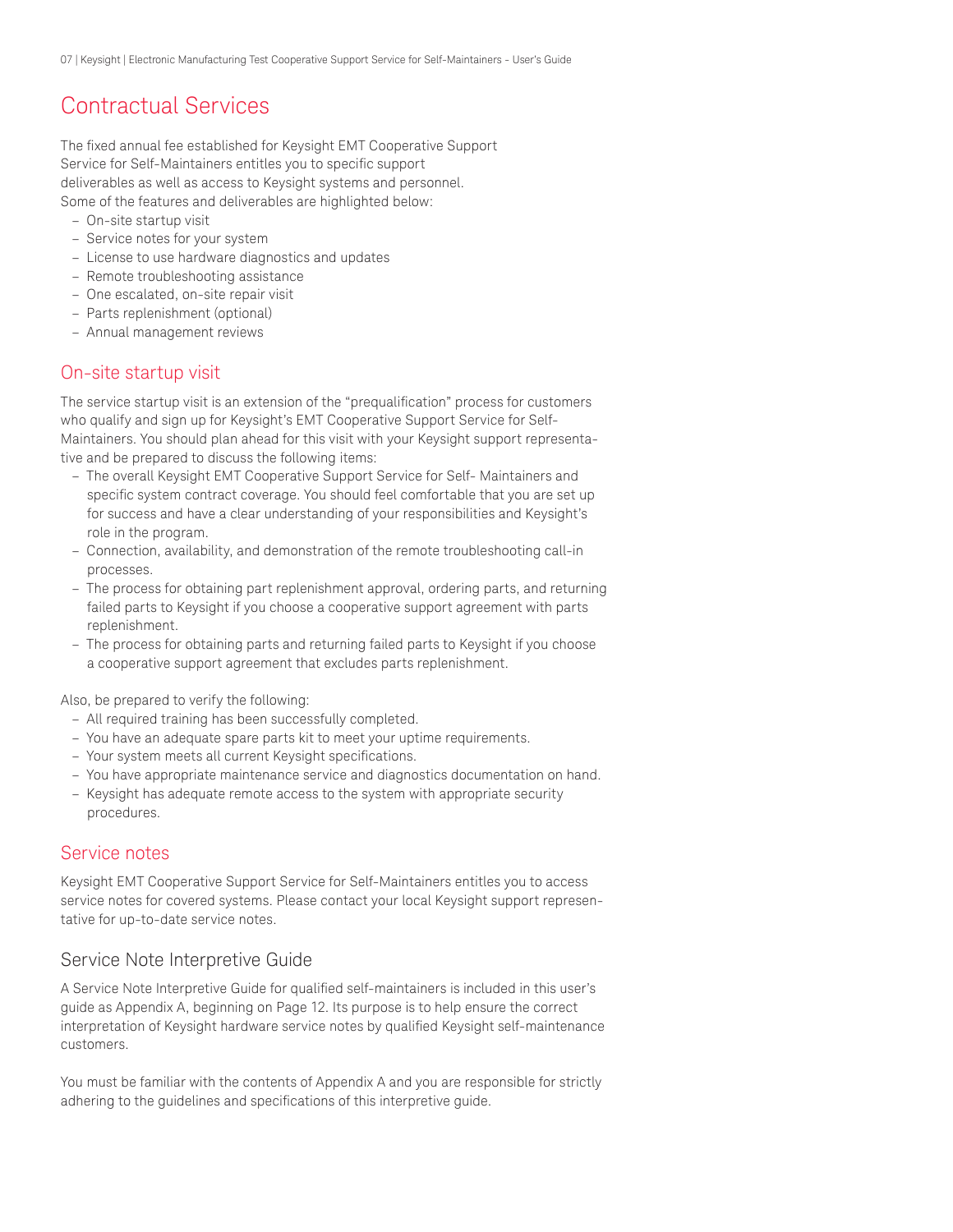## Contractual Services (continued)

If you perform a service note repair as indicated in the service note interpretive guide, and the part is to be provided by Keysight at no charge as specified in the interpretive guide, you must call the Keysight Response Center for the part. This number is the same as you would call for parts replenishment. Provide all of the same information and specify that this part is for a service note repair. Have the service note information available when you make the call.

### License to use diagnostics and updates

Licensed diagnostics are provided as tools for troubleshooting failures in covered systems to the field replaceable unit level (FRU).

### Training and Documentation

Your service engineers receive Keysight-provided training in the use of diagnostics tools and are given a full set of service manuals. These manuals, as well as service notes, should be referenced in the diagnostics troubleshooting process. Success in using the diagnostic tools depends on proper utilization by your service engineers of the training they receive.

### Remote troubleshooting assistance

As a self-maintainer you are responsible for maintaining your systems. You are required to diagnose problems by following the procedures learned in Keysight training and described in the training documentation, Keysight service manuals, diagnostics manuals, and service notes. You are required to provide the repair and support. Once you have diagnosed a problem, you are responsible for swapping out the part or FRU (as needed or appropriate) and returning the failed part to Keysight after return authorization has been received (per the parts replacement contract). You are responsible for tracking problems and resolutions for later reference and use in future troubleshooting and problem solving.

You are required to identify and have two Keysight trained authorized callers to act as focal points for your maintenance organization. These focal points are responsible for screening and diagnosing problems. In situations where these focal points require backup assistance from the Keysight Response Center or when they need to receive authorization and order replenishment parts, only these authorized callers are eligible to call the Keysight Response Center. In some cases, "Secure Remote Access" may be engaged so Keysight technicians can diagnose the problem.

### Requirements before Calling the Keysight Response Center

The Keysight Response Center provides access to system experts and engineers for diagnostic troubleshooting assistance after you have exhausted all of the avenues available to you for troubleshooting. Before calling on the Keysight Response Center for assistance in diagnostic troubleshooting, you must ensure that the qualified service engineer performing the diagnostics has completed all the following tasks:

- Referred to all applicable service manuals
- Referred to other training material received in the Keysight training course
- Referred to service notes
- Referred to your own internal failure/resolution tracking system
- Performed troubleshooting using all of the above resources

Only when all of these steps have been taken without success should an authorized caller call the Keysight Response Center for technical assistance. Upon receiving a call back from the expert, plan to provide complete details of the failure, including the symptom of the problem and what actions have been taken to solve the problem.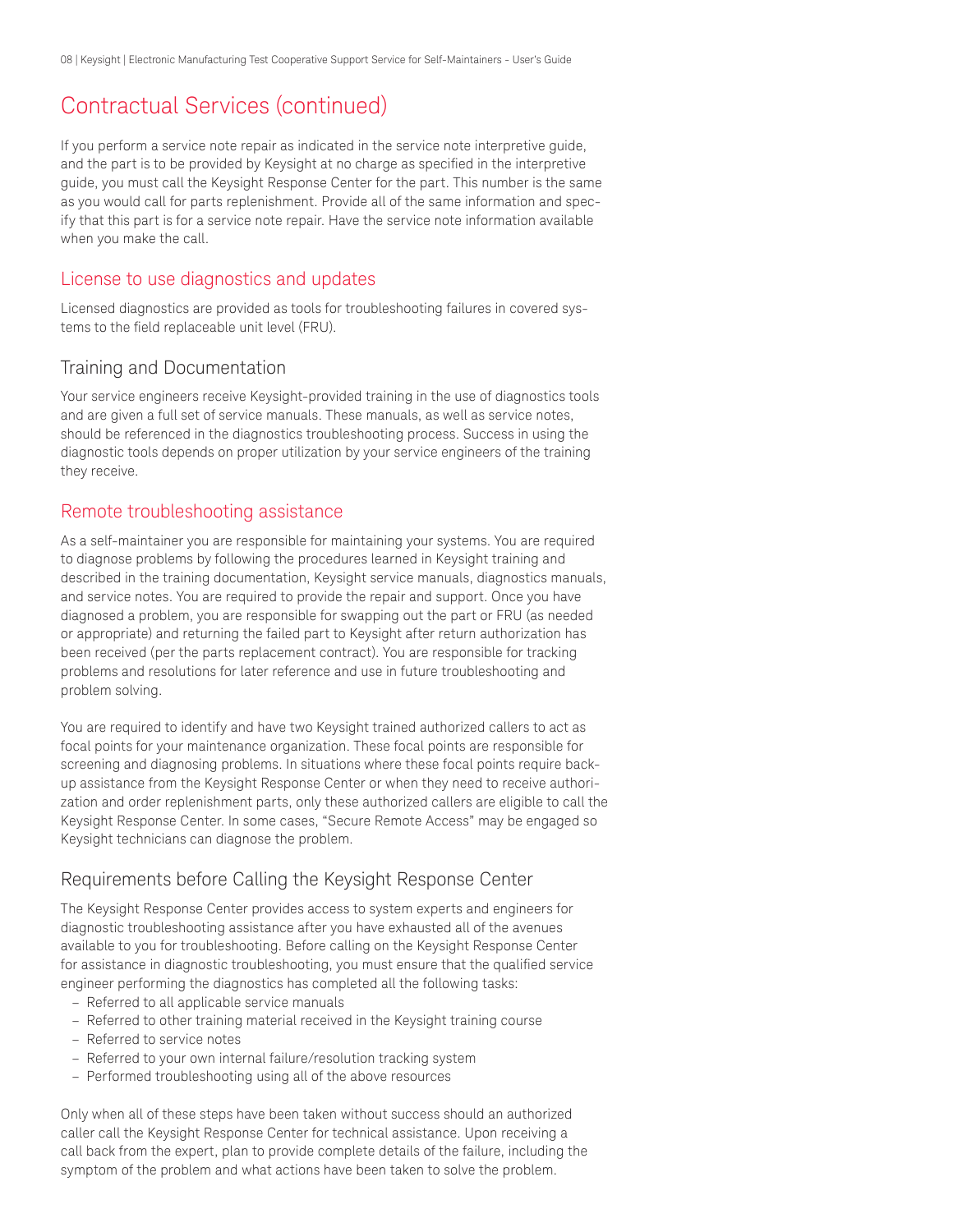## Contractual Services (continued)

### Placing the call

When placing a call to the Keysight Response Center, state that you are a Keysight EMT Cooperative Support Service for Self-Maintainers customer. State the system handle or serial number so the Keysight technician can properly process the call. The Keysight Response Center will provide you with a reference number and an expert will return your call at the system-designated phone number as soon as possible. Keysight's goal is to return your call within 2 hours. Should you fail to receive a call back within 2 hours, place another call to the Keysight Response Center and state the situation referring to the reference number you have been given.

### Remote system access

If the system expert deems it necessary to access the system remotely, he or she will inform you of that need. You will then enable access to the system and monitor the connection. The expert will work with you to complete the diagnosis of the system. When the diagnostics have been completed, you will disconnect the system access.

### Keysight response center hours/telephone number

Call the Keysight Response Center at the number given to you by your Keysight support representative.

### Keysight response center troubleshooting activities

Upon receiving your call, the Keysight Response Center system expert will assist with the following actions:

- Interpreting a diagnostic or assisting in determining if a part is necessary to solve the problem
- Isolating the appropriate failed FRU (possibly through remote system access)
- Confirmation of a failed FRU
- Authorize part replacement, if applicable
- Dispatch appropriate Keysight resources to your site, as needed

### Parts replenishment (optional)

For part replacement authorization and replenishment, your authorized caller should contact the Keysight Response Center. Replenishment parts are defined as parts used to replenish your spare parts kit(s) when you have used a stocked part in a given repair situation, or if a repair situation requires a part not available in your spare parts kit(s).

To replenish your spare parts kit(s) or to order a needed part not in your spare parts kit(s), your authorized caller should call the Keysight Response Center. (If you do not have the parts replacement contract option, contact the Keysight Support Materials Organization at the phone number provided by your Keysight support representative.)

### **Delivery**

Replenishment parts are shipped with an expected delivery within 3 to 5 business days (within the U.S.) after receipt of the order (on a best-efforts basis). Expedited shipments may be available for an additional charge.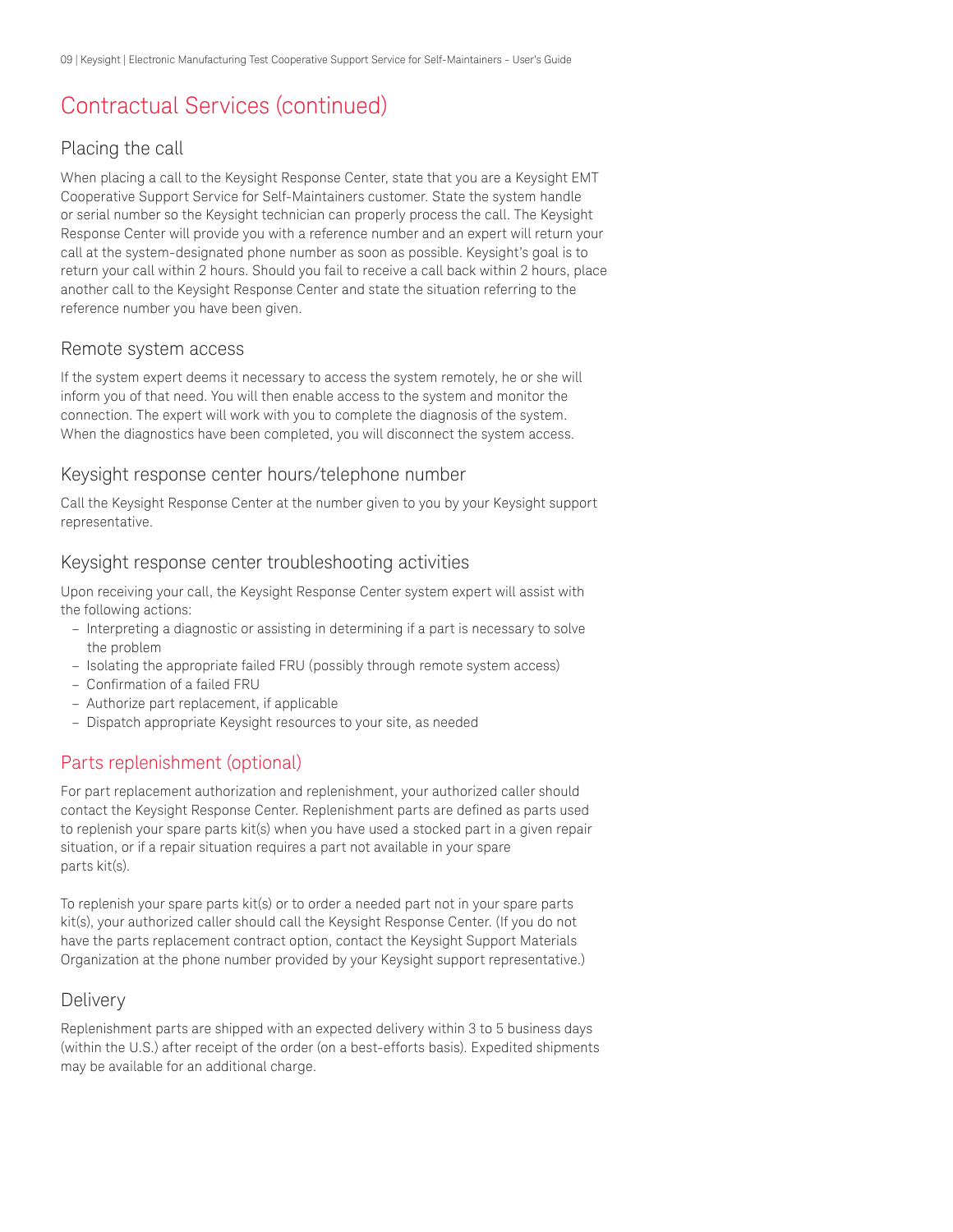## Contractual Services (continued)

### Return the replaced part

You are responsible for returning defective parts to Keysight. After you have made your parts request to the Keysight Response Center and have received the part(s), please to do the following:

Package the failed part in the box in which the replacement part was shipped and label the box with the return address Keysight provided during the authorization process. You must provide for pickup and delivery to Keysight by an approved carrier within 2 business days.

### Annual management review

Your Keysight support representative will be aware of your interactions with Keysight throughout the year. Each year, that representative will meet with you at your site or by telephone to review self-maintenance activities over the course of the past 12 months. This review should take approximately 2 to 4 hours.

During this review, your Keysight support representative will pay particular attention to downtime, parts usage and returns, communications with the Keysight Response Center, and any program or process suggestions you might have. You will also have the opportunity to discuss additional needs such as training for new service engineers, or additional parts stocking requirements for systems that need to be added to your Keysight EMT Cooperative Support Service for Self-Maintainers agreement.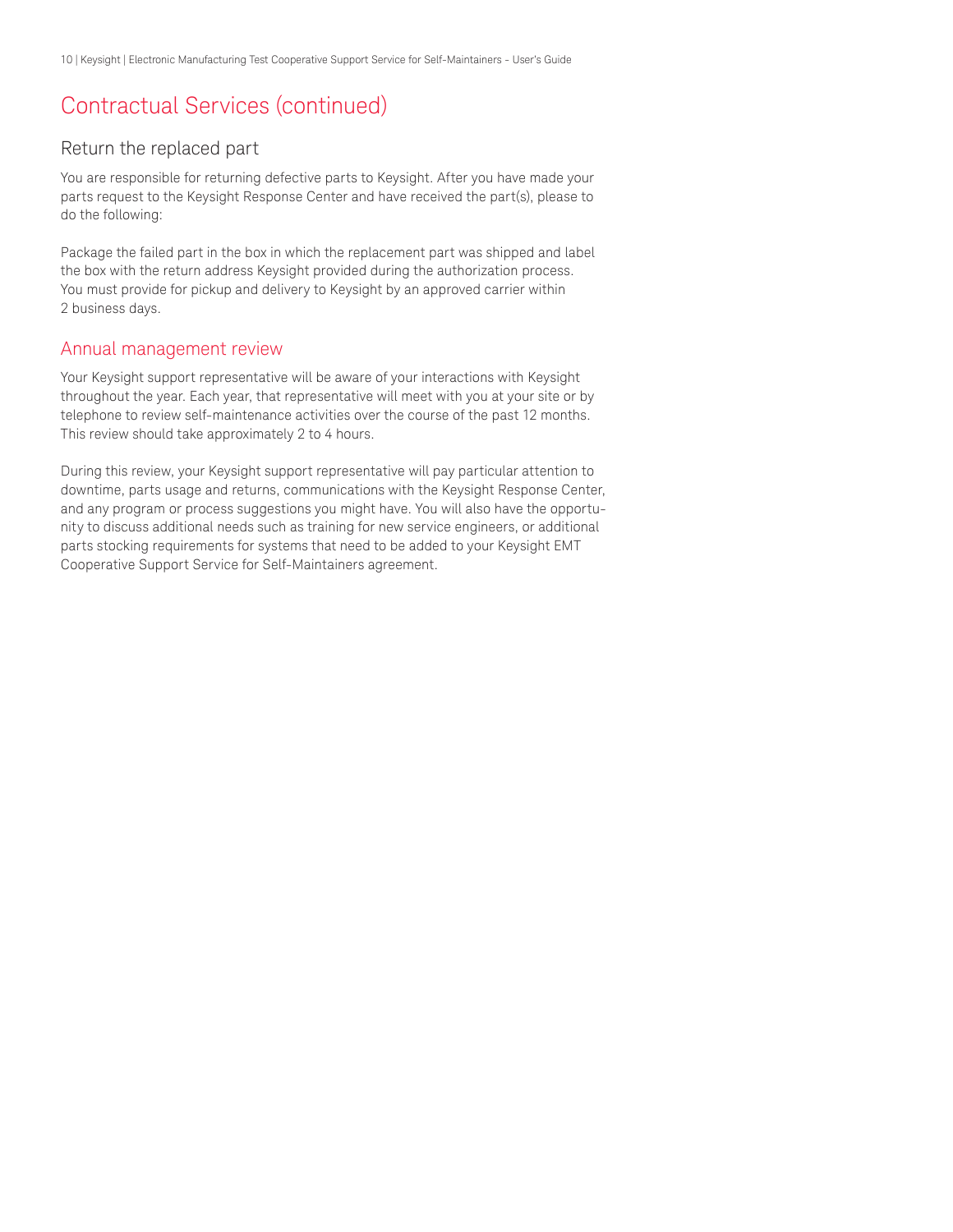11 | Keysight | Electronic Manufacturing Test Cooperative Support Service for Self-Maintainers - User's Guide

## **Resources**

In addition to this user's guide, you must read and be familiar with Attachment A, the Keysight Terms and Conditions of Sale and Service (e.g., S0015).

Please fill in the information below and keep it available for future reference. This will help your system engineer or technician when a call is made to the Keysight Response Center.

| System type: |
|--------------|
|              |
|              |
|              |

Note: Only your engineers or technicians who have been trained by Keysight are authorized to contact the Keysight Response Center.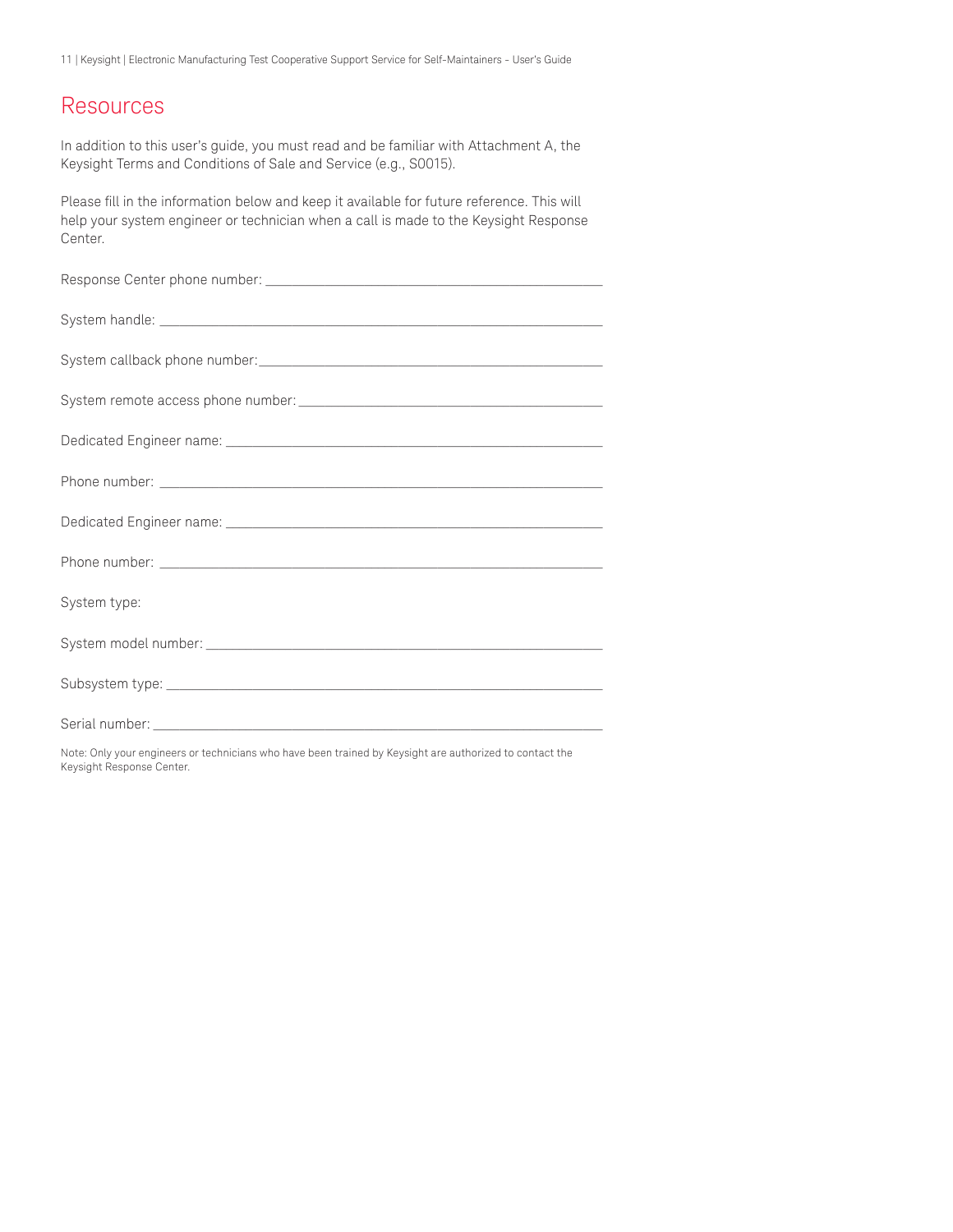## Appendix A: Service Note Interpretive Guide

### **Introduction**

Ongoing product modifications may include hardware, firmware, or general information. Some of these may be significant enough to be documented in a service note and communicated to the Keysight support organization as well as qualified self-maintenance customers. This guide is provided to help ensure the correct interpretation of Keysight hardware service notes by qualified Keysight self-maintenance customers.

Under the EMT Cooperative Support Service for Self-Maintainers, Keysight expects you to perform the labor component of service note repairs. Parts specified for certain service note repairs are available to you at no charge, with the only exception being the "Modification Available" service note classification. You may purchase parts for this type of modification from Keysight. Please note that as a self-maintainer you will not be reimbursed for labor.

You must be familiar with the contents of this appendix and you are responsible for strictly adhering to the guidelines and specifications of this interpretive guide.

### Service note administrative information

Each service note contains administrative information that provides details regarding when and where to perform a modification and, if applicable, how long a modification will be available at no charge. Not all information contained in the administrative information section is pertinent to self-maintainers. However, the primary information contained in the administrative information section is defined in the following sections of this appendix to help you interpret service notes.

### Service note classifications

There are five classes of service notes used to identify modifications, each of which is determined by the scope of the modification. Each service note class is described in the following paragraphs.

## Priority safety (PS)

This class of service note denotes a serious operator hazard concerned with the normal operation of the product. These service notes require immediate repair action and involve a special effort to contact all customers who own the product. Keysight prefers that priority safety repairs be completed by Keysight personnel either on site or at an authorized Keysight repair center, but as a self-maintainer you may also choose to perform this class of repairs.

## Safety (SA)

This class of service note denotes a minor or marginal safety hazard. It can also apply when noncompliance to a safety-related standard, license, or testing agency evaluation has been discovered. Safety service notes are implemented during the normal course of providing support.

### Modification recommended (MR)

These service notes are developed to correct manufacturing or design problems that affect product performance or reliability. This includes modifications that correct a product's performance to meet its published specifications.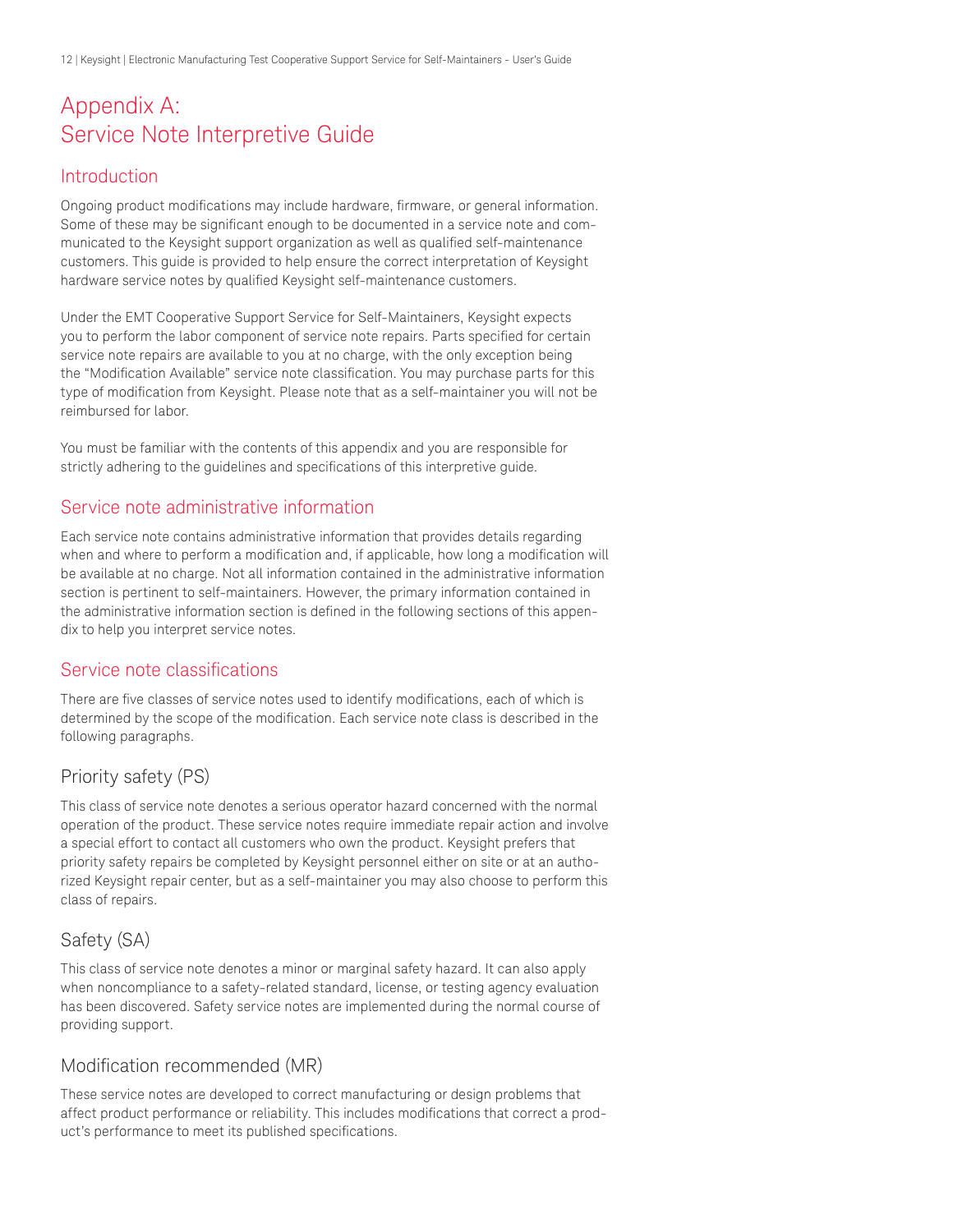## Appendix A: Service Note Interpretive Guide (continued)

### Modification available (MA)

These service notes communicate information about product enhancements. The enhancements typically improve a product's performance, serviceability, reliability, or operation.

### Information only (IO)

This service note communicates information about the product (e.g., manual changes, recommended replacement parts, and parts that are no longer available and have been replaced by a new Keysight part number). In some cases, modifications are necessary when a new replacement component is not an exact fit.

### Action category

Keysight follows these categories strictly, and self-maintainers must do so as well. Improper repair actions regarding these categories could increase parts cost associated with the program, potentially driving up the price of the program. Unusually high parts usage will be reviewed during Keysight's ongoing account review process. Keysight may terminate Keysight EMT Cooperative Support Service for Self- Maintainers who fail to comply with the Keysight hardware service note action category repair specifications. The three action categories are described in the following sections.

### Immediately

Typically, this category is used for priority safety service notes and occasionally for modification recommended notes. This type of repair should be performed as soon as possible. The no-charge period is a minimum of 1 year from the date that is printed on the service note, which is called the publication date.

### On specified failure

This category of service note indicates a potential failure situation. Parts are made available to you when the specified failure occurs. Self-maintainers must not perform the repair prior to the occurrence of the specified failure. The no-charge period is a minimum of 2 years from the service note publication date.

### Agreeable time

This category of service note is used for modifications that should be made to affected units at your convenience. The no charge period is a minimum of 1 year from the service note publication date.

### Location category

As a self-maintainer, you will typically perform service note repairs at your own site. It is important to note that the location category is applicable only if you choose to have Keysight perform the repair. The location category defines where Keysight will perform the repair.

### On-site

The modification is performed by Keysight-qualified support personnel at your site.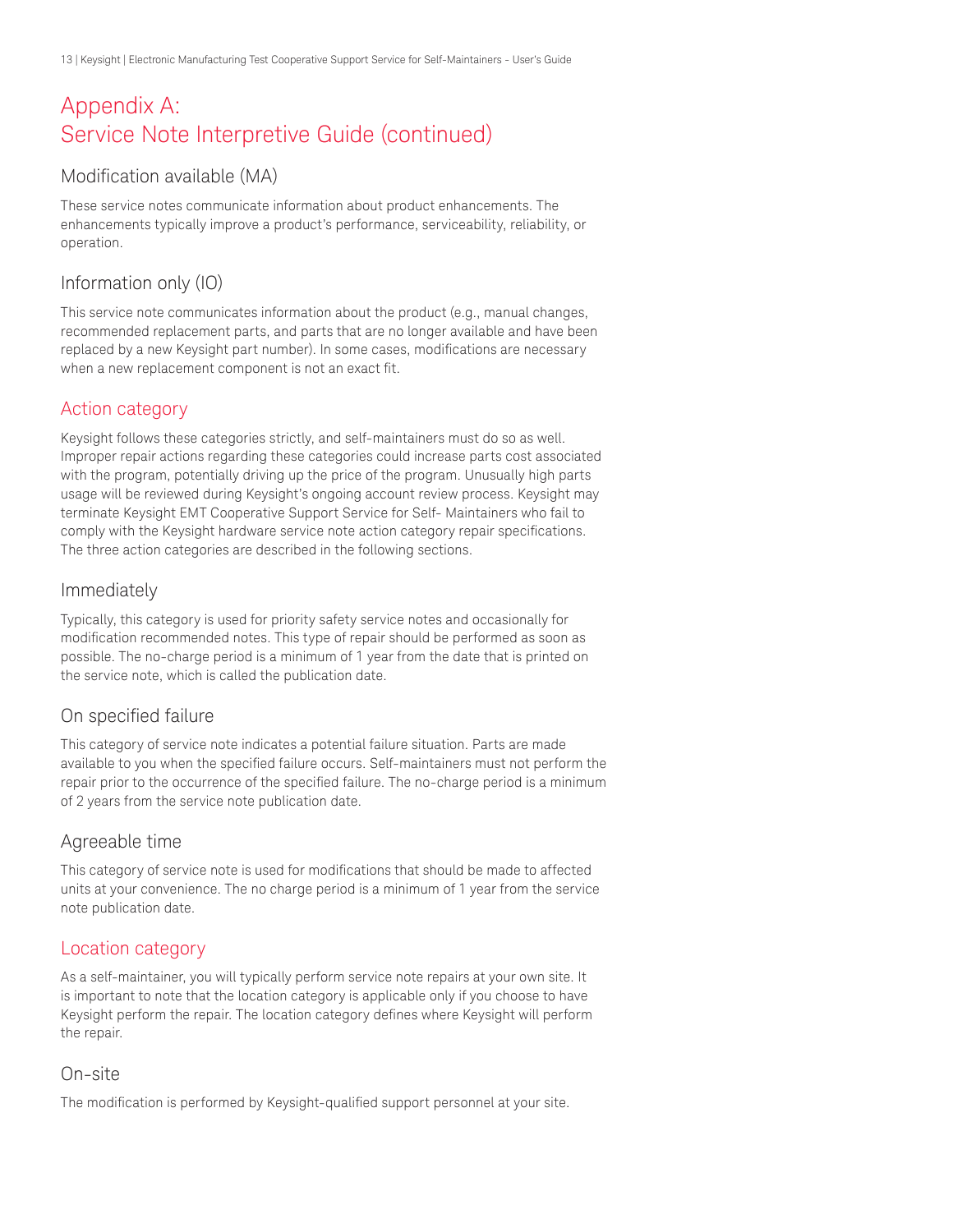## Appendix A: Service Note Interpretive Guide (continued)

### Service center

You are responsible for returning the product to the nearest Keysight Customer Service Center. The modification is performed by Keysight qualified support personnel.

### Customer installable

Modifications may be performed by you. Parts and modification instructions may be provided at no charge, depending on the service note classification. These repairs are customer-installable whether or not you are a self-maintainer.

### Availability (PS, SA, MR only)

This is the defined period of time that all resources (parts, documentation, and expertise) will be available for the modification. This is not the no-charge period. Note that the modification may be incorporated into updated versions of the product.

### Labor standards (PS, SA, MR only)

This is the expected amount of time it will take to complete the repair.

### Performance enhancement (MA only)

The modification will enhance the performance of the product over and above what it was originally designed to do. You may purchase this modification.

### Serviceability/reliability enhancement (MA only)

The modification improves reliability or provides for more efficient servicing of the product. You may purchase this modification.

### Service inventory/used parts

This is self-explanatory.